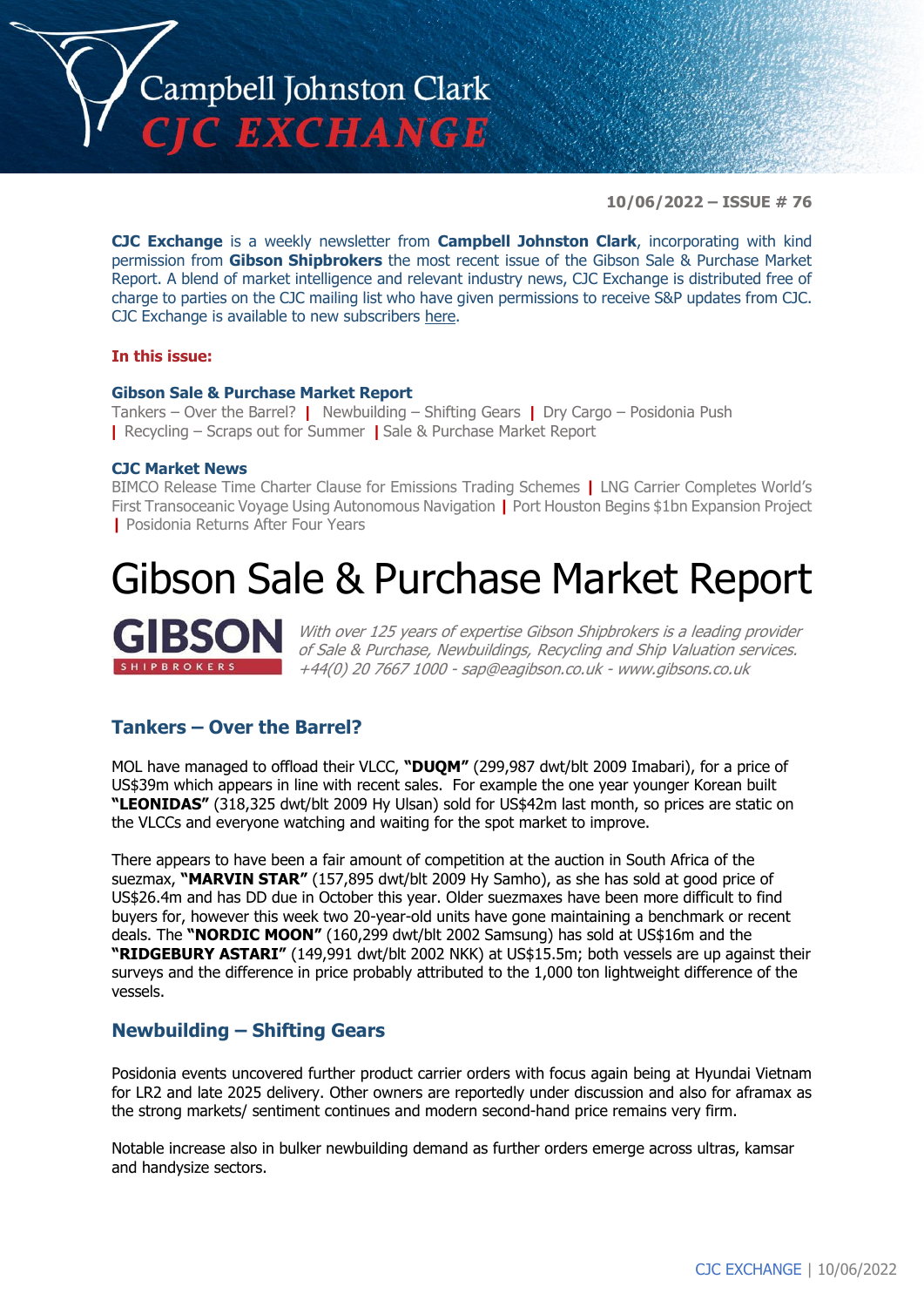

## **Dry Cargo – Posidonia Push**

Despite the BDI dropping by some 30 percent in the last few weeks, talk in Posidonia was very upbeat for the dry cargo market going forward and certainly there is no let-up in the sales of all types. The stand-out sales are Norden's divestment of two Kamsarmax bulkers namely the **"NORD LUNA & LYRA"** (82,308 dwt/blt 2020 Yamic, China) for region US\$37/38m with forward deliveries. This looks like an astute piece of asset play having purchased them in March last year for some 10m less each albeit with deliveries towards the end of the year. Certainly, there does appear to be more tonnage entering the market with some owners feeling now is the type cash in on the firm asset prices.

## **Recycling– Scraps out for Summer**

With Posidonia taking over the limelight on all things shipping this week, the Recycling market was put even further in the shade with extremely little activity taking place. Price levels are still yet to properly stabilise and sales are few and far between, and so it remains quite challenging to gauge exactly where true price levels are. Cash buyers have varying opinions on where rates are currently at, but without benchmark sales it is proving difficult to guide Owners on where market prices are. With the summer vacation period now here, and Monsoon season almost upon us, this time of year is of course usually a very quiet period with less activity, but with the demo market crashing, prices falling, so few candidates available and asset values on the second-hand market rising, we may be entering an extra quiet period...

## **Gibson Sale & Purchase Market Report**

| <b>Vessel Name</b>                   | <b>DWT</b> | <b>Built</b> | Yard                              | <b>Buyers</b>               | <b>Price</b><br>(\$/m) | <b>Notes</b>                         |
|--------------------------------------|------------|--------------|-----------------------------------|-----------------------------|------------------------|--------------------------------------|
|                                      |            |              | <b>BULKERS</b>                    |                             |                        |                                      |
| <b>ROSEBANK</b>                      | 177,029    | 2010         | <b>New Times</b><br>(CHN)         | <b>Undisclosed</b><br>buyer | 29                     | DD due 9/23.                         |
| <b>MOUNT NEVIS</b>                   | 177,005    | 2005         | Namura<br>(JPN)                   | Greek buyer                 | 20.5                   | DD due 8/23.<br>Scrubber fitted.     |
| <b>NORD LUNA</b>                     | 82,308     | 2020         | Yamic<br>(CHN)                    | Greek buyer                 | high 37                | DD due 12/23.<br>Dely 8/22.          |
| <b>NORD LYRA</b>                     | 81,800     | 2020         | Yamic<br>(CHN)                    | <b>NCC</b>                  | high 37                | DD due 12/23.<br>Dely 12/22.         |
| <b>ELIM JOYCE</b>                    | 77,834     | 2004         | CSBC<br>Kaohsiung<br>(TWN)        | Undisclosed<br>buyer        | 15                     | DD psd 2/21.<br><b>BWTS fitted.</b>  |
| <b>ES SAKURA</b>                     | 76,596     | 2007         | Imabari<br>(JPN)                  | Undisclosed<br>buyer        | low <sub>18</sub>      | SS+BWTS due<br>8/22.                 |
| <b>ORIENT PRIMA</b>                  | 76,596     | 2005         | Imabari<br>(JPN)                  | <b>Undisclosed</b><br>buyer | reg 17                 | DD due 9/23.<br><b>BWTS fitted.</b>  |
| <b>ZHONG LIANG HUA</b><br><b>NAN</b> | 74,786     | 2001         | Hudong<br>Zhinghua<br>(CHN)       | Chinese buyer               | $13.25*$               | *Auction sale.<br>SS due 9/22.       |
| <b>GLORY ONE</b>                     | 73,810     | 2002         | <b>Namura</b><br>(JPN)            | Chinese buyer               | $11.5*$                | *Bank sale, SS<br>due 6/22.          |
| <b>AGIA SKEPI</b>                    | 73,018     | 1999         | Daedong<br>(KRS)                  | Undisclosed<br>buyer        | 11                     | DD psd 1/21.                         |
| <b>FORTUNE BELL</b>                  | 61,397     | 2020         | <b>Shin</b><br>Kurushima<br>(JPN) | Undisclosed<br>buyer        | 39                     | DD due 5/23.<br><b>BWTS fitted.</b>  |
| <b>PAVO BRIGHT</b>                   | 61,281     | 2017         | Toyohashi<br>(JPN)                | Greek buyer                 | 33.75/<br>33.5         | SS psd 11/21.<br><b>BWTS fitted.</b> |

#### **S&P SALES**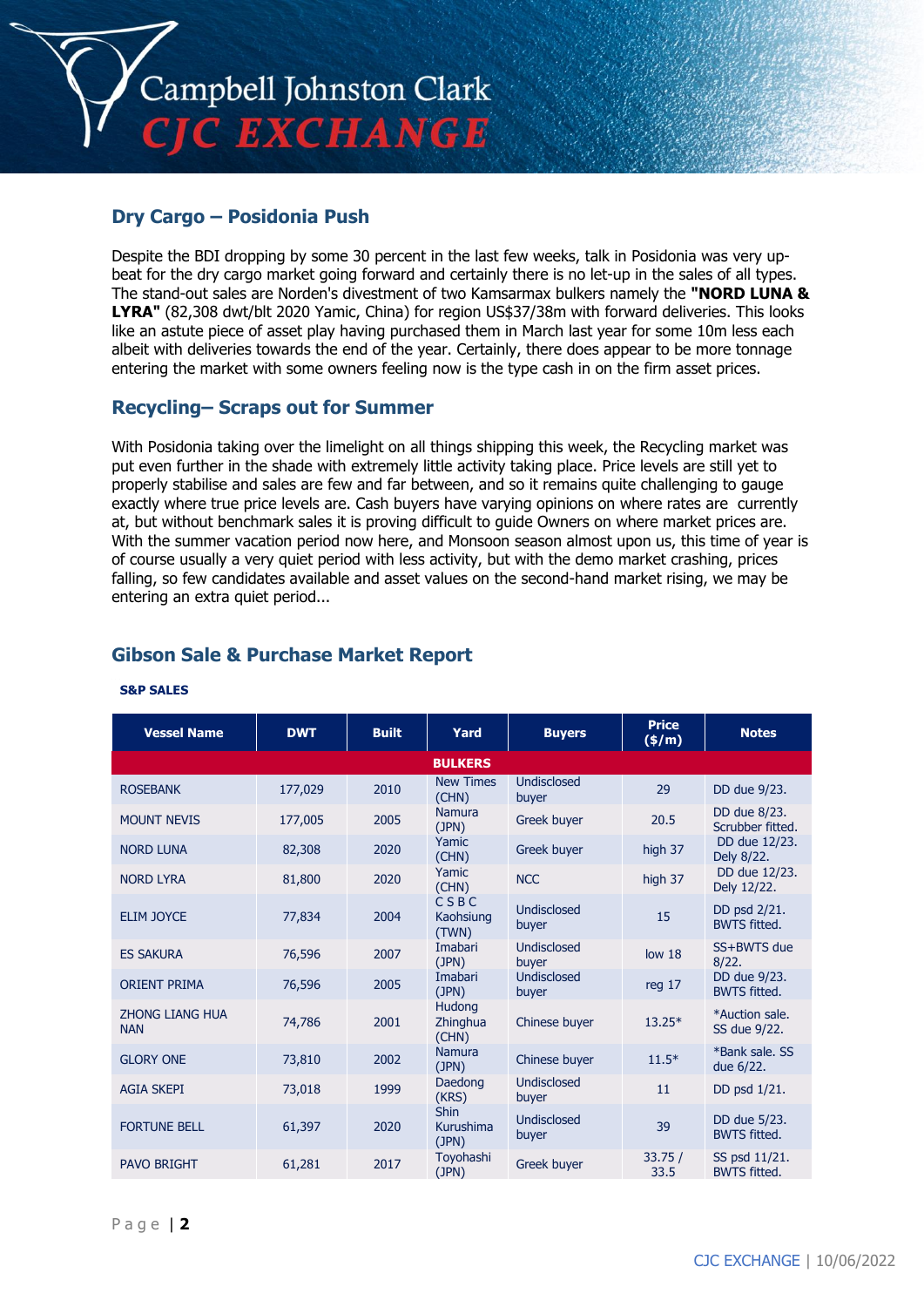Campbell Johnston Clark<br>CJC EXCHANGE

| <b>VAN FORTUNE</b>                                          | 56,847  | 2009          | <b>Taizhou</b><br>Sanfu<br><b>HNA Techniology</b> |                             | 16.5             | DD due 7/22.<br><b>BWTS fitted.</b>                 |
|-------------------------------------------------------------|---------|---------------|---------------------------------------------------|-----------------------------|------------------|-----------------------------------------------------|
| <b>BAO CHUAN</b>                                            | 56,039  | 2007          | (CHN)<br>Mitsui<br>(JPN)                          | Chinese buyer               | 17.8             | SS psd 1/22.<br><b>BWTS fitted.</b>                 |
| <b>EVNIA</b>                                                | 53,806  | 2003          | <b>New</b><br>Century<br>(CHN)                    | <b>Undisclosed</b><br>buyer | 14               | SS due 8/23.                                        |
| <b>HAYAMA STAR</b>                                          | 52,900  | 2006          | Oshima<br>Zosen<br>(JPN)                          | Chinese buyer               | 17.2             | SS due 7/21.<br><b>BWTS fitted.</b>                 |
| PRABHU LAL                                                  | 52,491  | 2004          | Tsuneishi<br>(JPN)                                | <b>Undisclosed</b><br>buyer | 16               | DD psd 3/22.<br><b>BWTS fitted.</b>                 |
| <b>ZHONG LIANG HUA</b><br><b>DONG</b>                       | 46,513  | 2001          | Oshima<br>Zosen<br>(JPN)                          | <b>Undisclosed</b><br>buyer | $11.9*$          | *Auction sale.<br>SS psd 1/21.                      |
| <b>INTERLINK ACTIVITY</b><br>+ INTERLINK<br><b>SAGACITY</b> | 38,740  | both 2015     | Taizhou<br>Kouan<br>(CHN)                         | Undisclosed<br>buyer        | 26 each          | Ice 1C. DD due<br>7+8/23. BWTS<br>fitted.           |
| <b>INTERLINK DIGNITY</b>                                    | 38,671  | 2015          | Huatai<br>Heavy<br>(CHN)                          | <b>Tufton Oceanic</b>       | 26.3             | Open hatch. Ice<br>1C. DD due<br>6/23.              |
| <b>AFRICAN ROOK</b>                                         | 37,687  | 2015          | <b>Naikai</b><br>Setoda<br>(JPN)                  | Undisclosed<br>buyer        | 27               | Open hatch.<br>Logs fited. DD<br>due 4/23.          |
| <b>ADRIATIC PEARL</b>                                       | 37,294  | 2012          | Zhejiang<br>Ouhua<br>(CHN)                        | European buyer              | high 19          | Basis SS psd<br>$6/22 + BWTS$<br>fitted.            |
| NORDIC SEOUL +<br><b>NORDIC BUSAN</b>                       | 35,880  | 2017+201<br>8 | <b>DSME</b><br>Shandong<br>(CHN)                  | <b>Precious Shipping</b>    | $24.5 +$<br>25.5 | SS due 8/22 +<br>4/23.                              |
| <b>GOLDEN MAPLE</b>                                         | 32,527  | 2010          | Zhejiang<br>Hongxin<br>(CHN)                      | Undisclosed<br>buyer        | 14               | DD due 11/22.                                       |
| <b>CONCEPTION LIGHT</b>                                     | 32,256  | 2007          | Kanda<br>(JPN)                                    | Undisclosed<br>buyer        | 15.9             | SS due 12/22.<br><b>BWTS fitted.</b><br>Open hatch. |
| <b>SUPER KATE</b>                                           | 32,162  | 2008          | Hakodate<br>(JPN)                                 | Turkish buyer               | 16.9             | DD due 11/23.<br>Logs fitted.                       |
| <b>ASOMATOS</b>                                             | 28,498  | 2003          | Imabari<br>(JPN)                                  | Undisclosed<br>buyer        | 11.5             | SS+BWTS due<br>4/23.                                |
|                                                             |         |               | <b>TANKERS</b>                                    |                             |                  |                                                     |
| <b>DUQM</b>                                                 | 299,987 | 2008          | Imabari<br>(JPN)                                  | Chinese buyer               | 39               | SS due 11/23.                                       |
| <b>MARVIN STAR</b>                                          | 157,985 | 2009          | Hyundai<br>Samho<br>(KRS)                         | <b>Transmed</b><br>Shipping | $26.4*$          | *Judicial<br>auction. Laid-<br>up. DD due<br>10/22. |
| <b>NORDIC MOON</b>                                          | 160,200 | 2002          | Samsung<br>(KRS)                                  | Wirana                      | 16               | SS due 8/22.<br>Prompt dely.                        |
| RIDGEBURY ASTARI                                            | 149,991 | 2002          | <b>NKK</b><br>(JPN)                               | Undisclosed<br>buyer        | 15.5             | SS due 7/22.<br><b>BWTS fitted.</b>                 |
| <b>GODAM</b>                                                | 113,553 | 2006          | Samsung<br>(KRS)                                  | Undisclosed<br>buyer        | 22               | Ice 1A. SS psd<br>5/21.                             |
| <b>BARONESS</b>                                             | 105,335 | 2011          | Sumitomo<br>(JPN)                                 | Undisclosed<br>buyer        | 33               | DD due 10/23.<br><b>BWTS fitted.</b>                |
| <b>SABREWING</b>                                            | 49,323  | 2004          | Naikai<br>Setoda<br>(JPN)                         | Chinese buyer               | 9.5              | Zinc coated. DD<br>psd 1/22. BWTS<br>fitted.        |
| <b>CHALLENGE PASSAGE</b>                                    | 48,658  | 2005          | Iwagi (JPN)                                       | Undisclosed<br>buyer        | 12.8             | Pump-room. DD<br>due 7/23. BWTS<br>fitted.          |
| ANGEL NO. 6                                                 | 45,663  | 2005          | <b>Shin</b><br>Kurushima<br>(JPN)                 | Undisclosed<br>buyer        | 9.4              | Deepwell.<br>Methanol<br>suitable. DD               |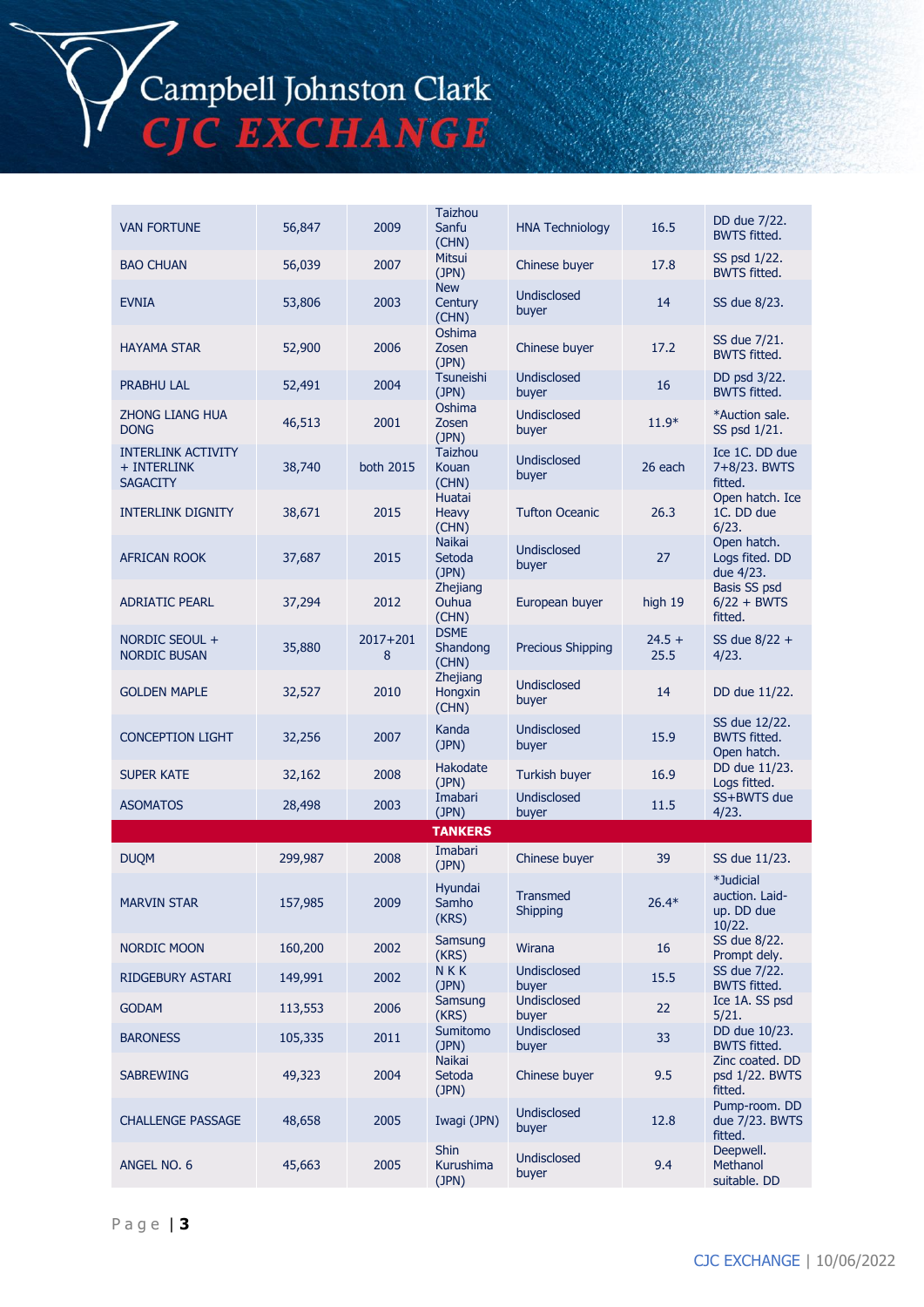

|                                                                                                                                                  |                            |                                   |                                          |                      |                          | due 10/23.<br><b>BWTS fitted.</b>                                                                         |
|--------------------------------------------------------------------------------------------------------------------------------------------------|----------------------------|-----------------------------------|------------------------------------------|----------------------|--------------------------|-----------------------------------------------------------------------------------------------------------|
| MAERSK CAELUM + M'<br>$NAVIGATOR + M'$<br><b>SEAFARER</b><br>MAERSK ALTUS + M'<br><b>CIRRUS + STATUS</b><br>MAERSK CUMULUS +<br><b>M' NIMBUS</b> | 45,999<br>39,999<br>39,999 | all 2016<br>all 2017<br>both 2016 | Hyundai<br>Mipo (KRS)                    | <b>Kmarin</b>        | 230 en bloc<br>(on subs) | Deepwell. BWTS<br>fitted.<br>Deepwell. Ice<br>1B. BWTS<br>fitted.<br>Deepwell. Ice<br>1B. BWTS<br>fitted. |
| <b>HANS SCHOLL</b>                                                                                                                               | 40,250                     | 2004                              | <b>ShinA</b><br>(KRS)                    | Undisclosed<br>buyer | 8.1                      | DD due 7/22.<br><b>BWTS</b> novated.                                                                      |
| <b>CHEM EAGLE</b>                                                                                                                                | 25,421                     | 2008                              | Dae Sun<br>(KRS)                         | Undisclosed<br>buyer | 9                        | Epoxy. IMO II.<br>SS due 7/23.                                                                            |
| <b>PANGNIU</b>                                                                                                                                   | 24,202                     | 2017                              | <b>COSCO</b><br><b>Dalian</b><br>(CHN)   | Greek buyer          | 20.6                     | SS psd 4/22.<br>Shallow draft.                                                                            |
| <b>CHEM VENUS</b>                                                                                                                                | 19,888                     | 2004                              | Usuki (JPN)                              | Undisclosed<br>buyer | 9.9                      | Stainless Steel.<br>DD due 12/22.                                                                         |
|                                                                                                                                                  |                            |                                   | <b>CONTAINERS / RO-RO / REEFER / PCC</b> |                      |                          |                                                                                                           |
| ARCHIMIDIS +                                                                                                                                     | 103,000                    | $2006 + 200$<br>7                 | Daewoo<br>(KRS)                          | Undisclosed<br>buyer | 130 en bloc              | 7943 TEU.<br>Gearless. Dely<br>3q22.                                                                      |
| <b>OEL KEDARNATH</b>                                                                                                                             | 41,850                     | 2003                              | <b>Szczecinsk</b><br>a (POL)             | <b>MSC</b>           | 45                       | 3091 TEU.<br>Geared. SS psd<br>10/21. BWTS<br>fitted.                                                     |
| <b>SUDEROOG</b>                                                                                                                                  | 16,939                     | 2005                              | Shandong<br>Weihai                       | <b>MSC</b>           | 22                       | 1306 TEU.<br>Geared. Ice                                                                                  |

Weihai (CHN)

Jiangsu Eastern (CHN)

MSC 21

#### **NEWBUILDING ORDERS**

A MIZUHO 13,950 2008

| <b>Ordering Client</b>                   | <b>Vessel Type</b> | Size / No.<br>of units       | <b>Shipyard</b><br>(Country)        | <b>Delivery</b> | Price (\$m) | <b>Notes</b>                                                                 |  |
|------------------------------------------|--------------------|------------------------------|-------------------------------------|-----------------|-------------|------------------------------------------------------------------------------|--|
|                                          |                    |                              | <b>BULKERS</b>                      |                 |             |                                                                              |  |
| Safe Bulkers                             | Kamsarmax          | 82,500 dwt<br>x <sub>2</sub> | Cosco<br>Yangzhou<br>(CHN)          | 2024-2025       |             | EEDI 3. Tier 3.                                                              |  |
| China Merchants Bank                     | Kamsarmax          | 82,000 dwt<br>x <sub>4</sub> | Cosco<br>Dalian<br>(CHN)            | 2024            | reg 40      | Tier 3.                                                                      |  |
| China Merchants Bank                     | <b>Ultramax</b>    | 63,000 dwt<br>x <sub>4</sub> | <b>New</b><br>Dayang<br>(CHN)       | 2024            | reg 33.5    | Tier 3.                                                                      |  |
| Nisshin Kaiun                            | Hanysize           | 39,000 dwt<br>x <sub>6</sub> | <b>Jiangmen</b><br>Nanyang<br>(CHN) | 2024            |             |                                                                              |  |
|                                          |                    |                              | <b>TANKERS</b>                      |                 |             |                                                                              |  |
| EuroGreen Maritime                       | <b>MR</b>          | 50,000 dwt<br>x8             | <b>New Times</b><br>(CHN)           | 2025            | 58          | LOI. Methanol<br>fueled. Extras:<br>Battery, Sail,<br>High grade<br>Coating. |  |
| <b>SC Shipping</b>                       | Chemicals          | 7,200 dwt<br>x <sub>2</sub>  | Wuchang<br>(CHN)                    | 2024            |             | Stainless Steel.                                                             |  |
| <b>CONTAINERS / RO-RO / REEFER / PLC</b> |                    |                              |                                     |                 |             |                                                                              |  |
| Ocean Network<br>Express (ONE)           | Containershi<br>p  | 13,700<br>TEU x 5            | Hyundai HI<br>(KRS)                 | 2025            | est. 160    | Ammonia +<br>Methanol ready.<br>CO <sub>2</sub><br>capture/storage<br>٠.     |  |

P a g e | **4**

Geared. Ice 1A.SS psd 4/21.

1022 TEU. Geared. DD due 12/23.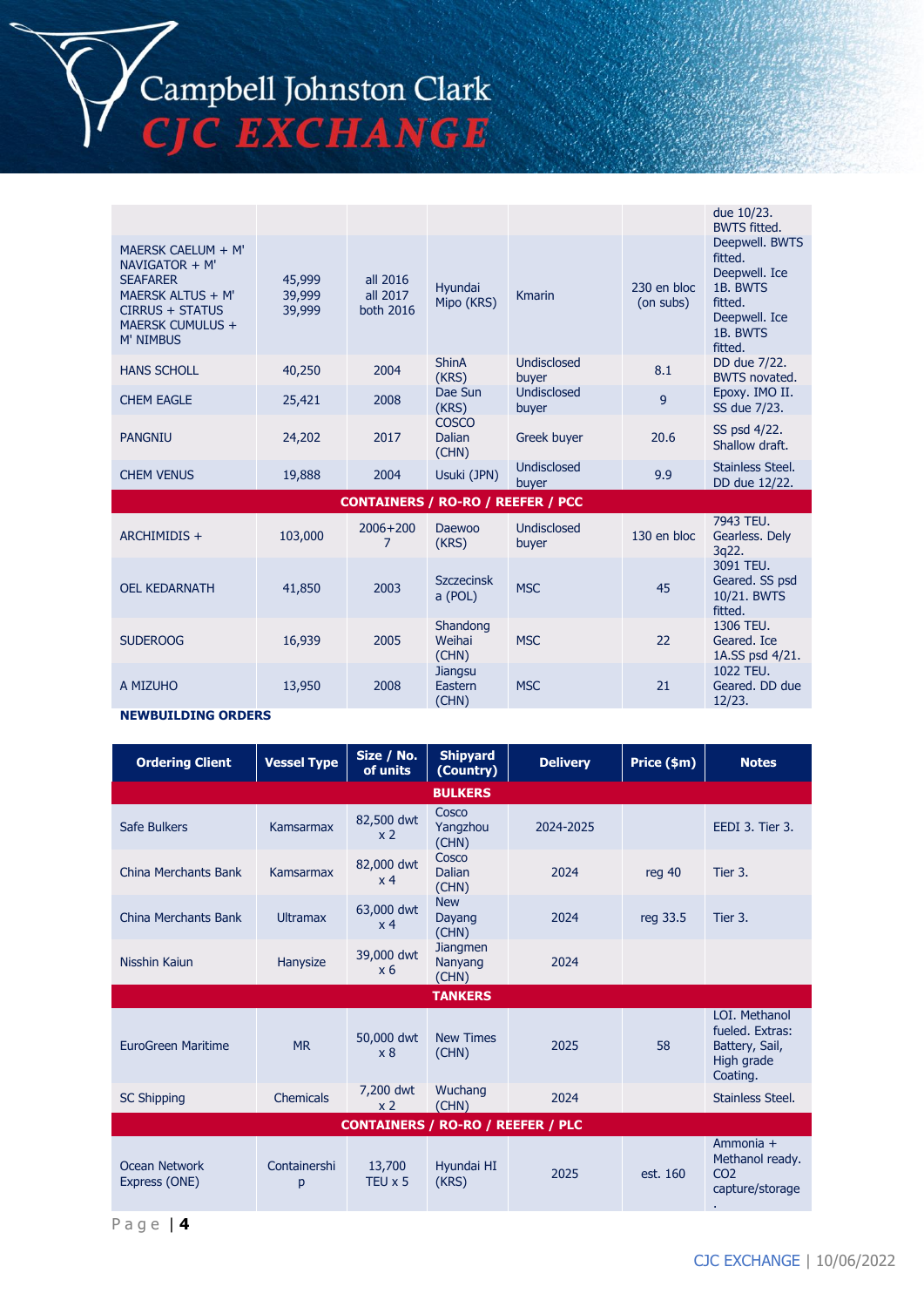Campbell Johnston Clark<br>CJC EXCHANGE

| Ocean Network<br>Express (ONE)     | Containershi<br>p | 13,700<br>TEU $\times$ 5    | <b>Nihon</b><br>Shipyard<br>(JPN) | 2025      | est. 160 | Ammonia +<br>Methanol ready.<br>CO <sub>2</sub><br>capture/storage        |  |  |
|------------------------------------|-------------------|-----------------------------|-----------------------------------|-----------|----------|---------------------------------------------------------------------------|--|--|
| <b>SAIC Anji Logistics</b>         | <b>PCTC</b>       | 7,800 CEU<br>x <sub>3</sub> | Jiangnan<br>(CHN)                 | 2024-2025 | est. 85  | LNG dual fuel.                                                            |  |  |
| <b>Atlas Maritime</b>              | <b>PCTC</b>       | 7,000 CEU<br>$x 1+$ opts    | <b>CIMC</b><br>Raffles<br>(CHN)   | 2024      | est. 85  | LNG dual fuel.                                                            |  |  |
| <b>Tsakos Group</b>                | Containershi<br>p | 2,800 TEU<br>x <sub>4</sub> | Hyundai HI<br>(KRS)               | 2023-2024 | 47       |                                                                           |  |  |
| Pan Ocean                          | Containershi<br>р | 1,800 TEU<br>x <sub>4</sub> | Hyundai<br>Mipo (KRS)             | 2024      | 32.2     |                                                                           |  |  |
| <b>SIPPL</b>                       | Containershi<br>р | <b>120 TEU x</b><br>2       | <b>WUT</b><br>Guangda<br>(CHN)    | 2024      |          |                                                                           |  |  |
| <b>GAS (LNG / LPG / LAG / CO2)</b> |                   |                             |                                   |           |          |                                                                           |  |  |
| Capital Maritime &<br>Trading      | <b>LNG</b>        | 174,000<br>$cbm + 1$        | Hyundai HI<br>(KRS)               | 2023      |          | Declared option.<br>X-DF. Against 5<br>yrs TC +opts to<br>2031 toHartree. |  |  |

**Historical Average Values**

s DWT/spec for each type.

**Recycling Prices (US\$/LWT)**

|                                       | <b>Bangladesh</b> | <b>Pakistan</b> | <b>India</b> | <b>Turkey</b> |
|---------------------------------------|-------------------|-----------------|--------------|---------------|
| Tank/Cont/Ro-<br>Ro/Capes/LPG/PCC     | 625/635           | 620/630         | 620/630      | 310/320       |
| Drv<br>Cargo/Bulk/Tween/Ge<br>n Cargo | 600/620           | 600/620         | 600/620      | 300/310       |

#### **Newbuild and Second Hand Benchmark Values**  $(4$  million)

| $(\varphi$ <i>intervals</i>                                              |                               |                                                   |                                                    | (\$ million)                                           |                                                                                        |
|--------------------------------------------------------------------------|-------------------------------|---------------------------------------------------|----------------------------------------------------|--------------------------------------------------------|----------------------------------------------------------------------------------------|
| <b>Vessel Type</b>                                                       | <b>New</b><br><b>Building</b> | 5 Year<br>Old<br><b>Vessel</b><br>(Built<br>2017) | 10 Year<br>Old<br><b>Vessel</b><br>(Built<br>2012) | 10 Year Old<br><b>Vessel~</b><br>(10 Years<br>Average) | $\frac{0}{0}$<br><b>Difference</b><br><b>Present</b><br><b>Vs</b><br><b>Historical</b> |
| <b>Tankers</b>                                                           |                               |                                                   |                                                    |                                                        |                                                                                        |
| <b>VLCC</b>                                                              | 117                           | 77                                                | 52                                                 | 44.9                                                   | 15.9%                                                                                  |
| <b>SUEZMAX</b>                                                           | 79                            | 52                                                | 37.5                                               | 32.0                                                   | 17.2%                                                                                  |
| <b>AFRAMAX</b>                                                           | 62                            | 49                                                | 32.5                                               | 23.6                                                   | 37.6%                                                                                  |
| <b>MR</b>                                                                | 42                            | 33                                                | 22.5                                               | 17.4                                                   | 29.5%                                                                                  |
| <b>Bulkers</b>                                                           |                               |                                                   |                                                    |                                                        |                                                                                        |
| <b>CAPESIZE</b>                                                          | $63^$                         | 52 eco                                            | 36                                                 | 23.1                                                   | 55.7%                                                                                  |
| <b>KAMSARMAX</b>                                                         | $37^$                         | 38                                                | 28.5                                               | 14.3                                                   | 99.9%                                                                                  |
| <b>ULTRAMAX/</b><br><b>SUPRAMAX</b>                                      | $35^{\wedge}$                 | 34.5                                              | 23                                                 | 13.7                                                   | 67.9%                                                                                  |
| <b>HANDYSIZE</b>                                                         | $30.5^{\circ}$                | 28.5                                              | 20                                                 | 11.0                                                   | 82.6%                                                                                  |
| $\wedge$ = Chinese price (otherwise based upon Japanese / Korean country |                               |                                                   |                                                    | $\sim$ = Basis<br>standard<br>contemporaneou           |                                                                                        |

 $\wedge$  = Chinese price (otherwise based upon Japanese / Korean country of build)

 $\sim$  = Basis standard contemporaneous DWT/spec for each type.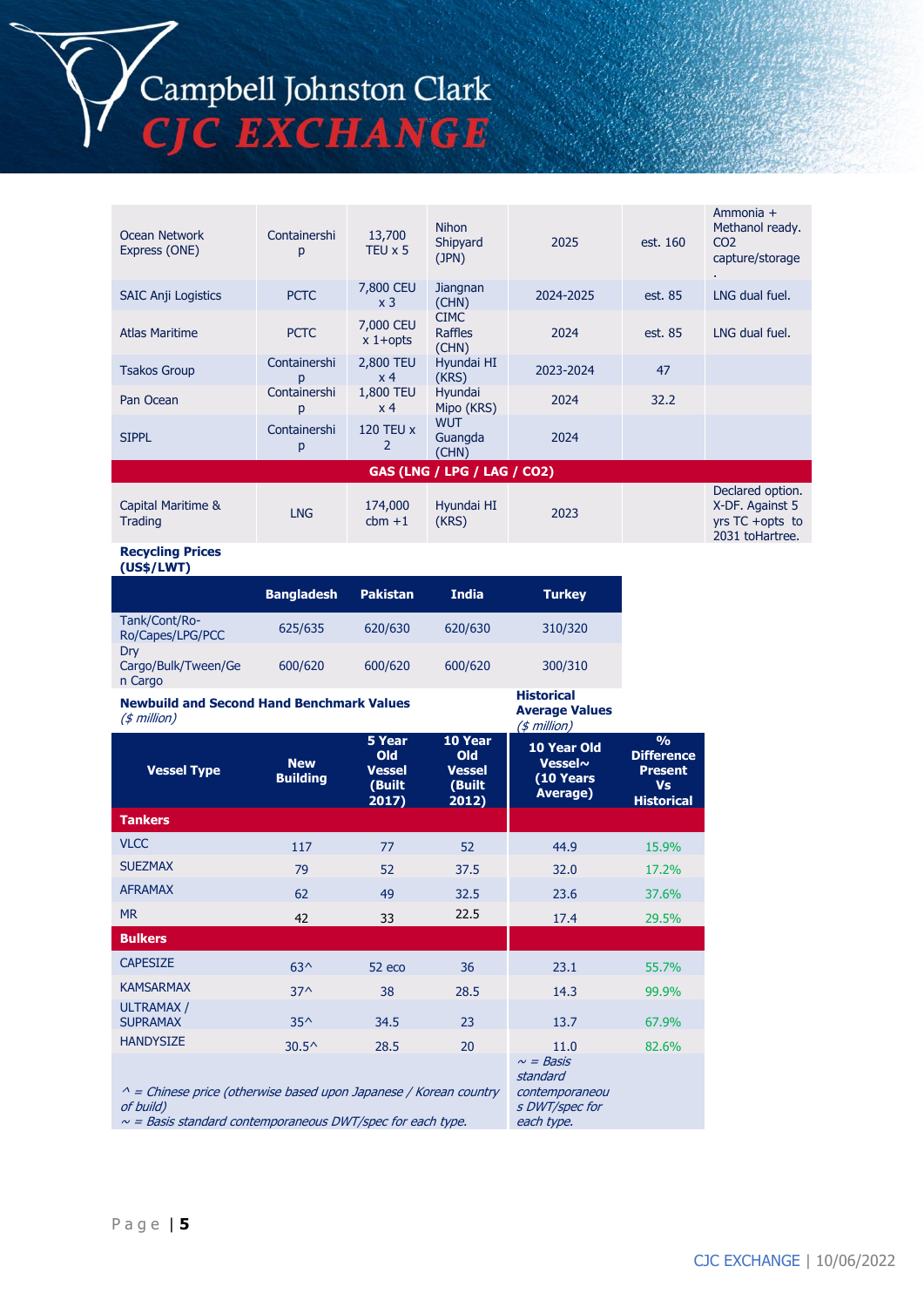

# CJC Market News



Campbell Johnston Clark (CJC) is a medium-sized international law firm advising on all aspects of the shipping sector, from ship finance to dry shipping and comprehensive casualty handling, and all that happens in between. Today, we have offices in London, Newcastle, Singapore and Miami.

## **BIMCO Release Time Charter Clause for Emissions Trading Schemes**



On 31 May 2022, BIMCO released the "Emissions Trading System Allowances (ETSA) Clause 2022 for Time Charter Parties" (the "**Clause**").

The Clause applies to any greenhouse emissions trading scheme which may include "the European Union Emissions Trading System and any other similar systems imposed by applicable lawful authorities that regulate the issuance, allocation, trading or surrendering of Emission Allowances".

An emission trading scheme is a tool that governments use to reduce pollution. Emission trading schemes permit the emission of greenhouse gases in exchange of allowances. Based on the principle the "polluter-pays", the allowances essentially "represent" the payments by the "polluters" for the environmental, social and clean-up costs as well as research into technology to combat pollution.

In time charters, charterers are responsible for providing and paying for the fuel consumed by the ships. Under the Clause, therefore, charterers are responsible for the emissions trading allowances, which charterers transfer to the owners for settlement. Under Subclause (d), if charterers fail to transfer any of the Emission Allowance, the owners have the right to suspend the performance of any or all of their obligations under the time charter until such time the Emission Allowances are received in full by the owners, whilst the vessel remains on hire.

Whilst the application of the EU Emission Trading Scheme or other similar schemes in the shipping industry is still under discussion and, therefore, not yet clear as to how exactly these schemes will operate, owners and charterers need to negotiate their future charters and make sure that the necessary clauses are inserted into their contracts to envisage how their obligations will be met and arrangements will be in place in order to comply with the applicable emission trading schemes.

## **LNG Carrier Completes World's First Transoceanic Voyage Using Autonomous Navigation**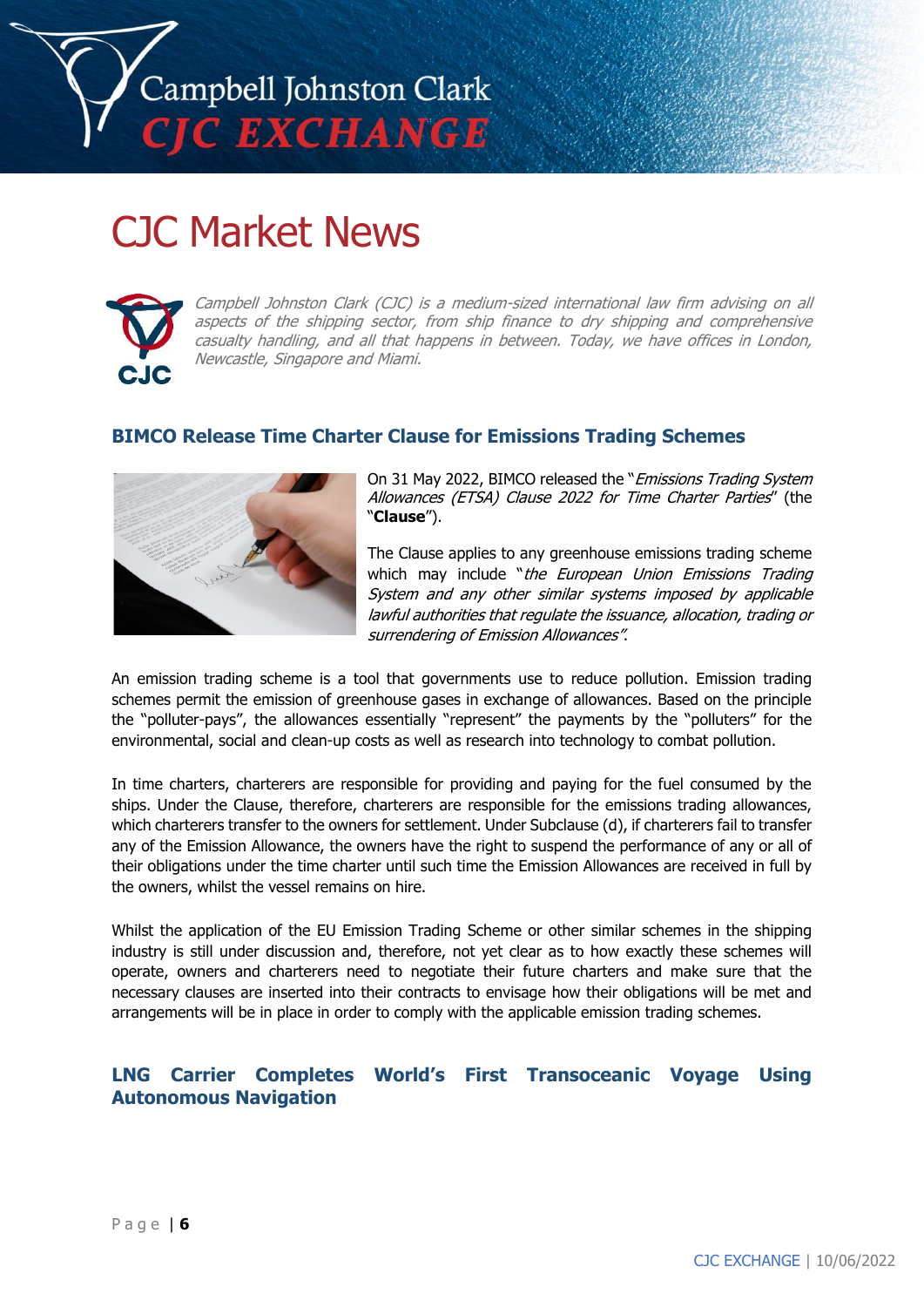



The *Prism Courage*, a 180,000 cbm LNG carrier, sailed into the Boryeong LNG Terminal in South Korea on 2 June, after completing 5,400 nautical miles under the control of autonomous navigation technology. The vessel left Freeport, Texas on 2 May and navigated through the Panama Canal and across the Pacific Ocean on a trip lasting 33 days.

The vessel was controlled by the level 2 autonomous navigation system for nearly half of the total sea miles covered on the voyage.

Developed by Avikus, a subsidiary of HD Hyundai, the HiNAS 2.0 navigation system uses a variety of software and cameras to recognize the surrounding environment and set the most efficient and safe course for the vessel as possible. This takes into account weather conditions, wave height and recognition of other hazards (such as vessels operating nearby) to steer the ship safely in real time.

Throughout the voyage the HiNAS system successfully identified about 100 other ships in proximity to the Prism Courage and altered course accordingly to navigate safely to the destination. Captain Younghoon Koh said the technology was "greatly helpful in this ocean-crossing test especially for maintaining navigating routes, autonomously changing directions, and avoiding nearby ships, which were all increasing ship crews' work conveniences". Hyundai also report a seven percent increase in fuel efficiency over the voyage, which reduced greenhouse gas emissions by five percent.

The test voyage was monitored by the American Bureau of Shipping (ABS) and the Korea Register of Shipping (KR), both of which look to certify the navigation system for commercial use following the success of the ocean crossing. According to Avikus, the product should be available on the commercial market before the end of 2022.

## **Port Houston Begins \$1bn Expansion Project**



Known as Project 11, a US\$1bn project to expand the Houston Ship Channel began last week with the aim of greater safety, efficiency and economic growth in one of the United States' busiest waterways.

In partnership with the US Army Corps on Engineers, the expansion will widen the channel by 170ft along the Galveston Bay reach, reaching 700ft upon completion. Some upstream segments will also be deepened to 46.5ft. It is estimated that the project will allow the channel to accommodate an additional 1,400 vessels per year.

Currently, Port Houston is a complex of nearly 200 private and public industrial terminals along the 52 mile-long manmade Houston Ship Channel, which connects the port to the Gulf of Mexico.

Port Houston executive Director, Roger Guenther, said: "This project will enable Port Houston to continue to grow and respond effectively to whatever the future demand in the supply chain has to